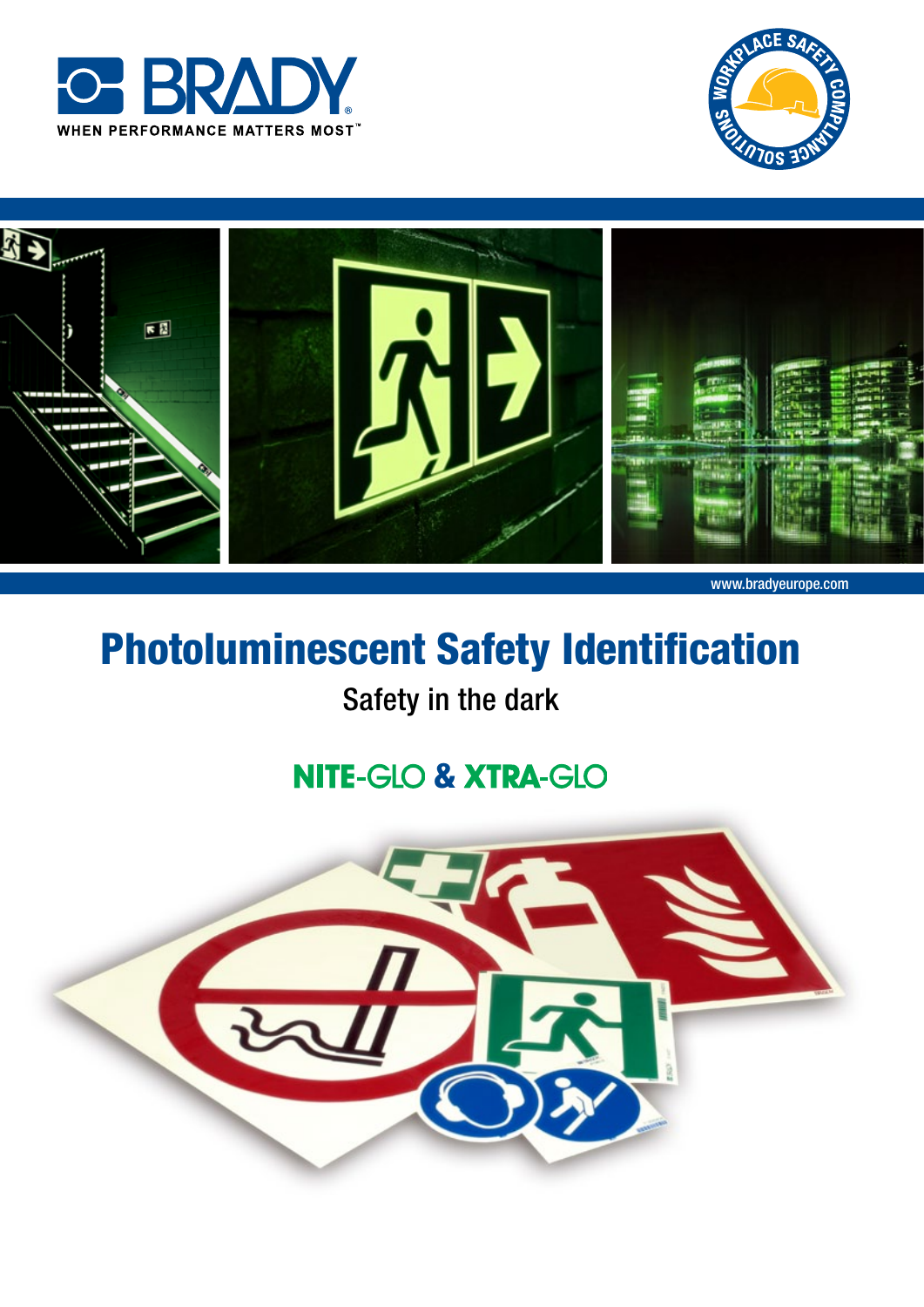

### Safety in the dark: Why Photoluminescent?

A safety evacuation plan makes sure you can get your employees out fast if things go wrong. When an entire office building or production plant goes dark, highly visible safety signage, like photoluminescent signs and markers, increases your chances to get everybody out without injuries. When accurately placed, high quality photoluminescent signage, will still glow to guide firemen through your site to combat disaster after the evacuation is complete.

### Regulations/Norms

Photoluminescent materials are mentioned in the ISO 16069, ANSI and DIN 67510 regulations aimed at standardising a Safety Way Guidance System throughout the world. ISO 16069 contains information related to the type of photoluminescent component to assist in defining the environment, choice of material, layout, installation and maintenance.



## Photoluminescent quality classes

Photoluminescent materials are divided into classes, depending on their brightness after 10 minutes (time to evacuate) and 60 minutes (e.g. firemen or electricians working) in the dark. Please note that many countries have set guidelines or norms regulating minimal luminance for photoluminescent safety signage.

| <b>Minimum Luminance</b> |                                |  |
|--------------------------|--------------------------------|--|
| After 10<br>minutes      | After <sub>60</sub><br>minutes |  |
| $23 \text{ mod/m}^2$     | $3 \text{ mod/m}^2$            |  |
| $50 \text{ mod/m}^2$     | $7$ mcd/m <sup>2</sup>         |  |
| $140 \text{ mod/m}^2$    | $20 \text{ mod/m}^2$           |  |
| $260$ mcd/m <sup>2</sup> | $35 \text{ mod/m}^2$           |  |
|                          |                                |  |

mcd = Millicandela

### Advantages

High quality photoluminescent safety signage can be used to clearly mark obstacles or aisles for fast evacuation, even in case of a total blackout. Photoluminescent materials charge themselves, and do not require inspection or maintenance. High quality photoluminescent class C or D, still glows bright enough after an hour in the dark, to guide firemen through your facility after the evacuation of your employees has been completed.

## **BRADY SIGNS MATERIAL OFFER NITE-GLO & XTRA-GLO**



#### Self-adhesive Polyester

- Easy to apply, suited for small sizes, needs a clean surface. e.g. Push bar on a door
- Available in Class B (Nite-Glo B-7568) and Class C (Xtra-Glo B-7582)



#### Rigid Polypropylene (non-adhesive)

- • Good for big sizes and for surfaces which are not clean enough for self-adhesive products. Primarily for indoor use. e.g. Large emergency exit sign in a trade show environment
- Thickness: 1.2 mm
- Available in Class B (Nite-Glo B-7568) and Class C (Xtra-Glo B-7582)



#### Aluminium

- Primarily for outdoor use. Can also be used on magnetic panels, such as machine where Personal Protective Equipment is not always required.
- Available in Class B (Nite-Glo B-7568) and Class C (Xtra-Glo B-7582)

**BRADY** Customize-it

Other materials available upon request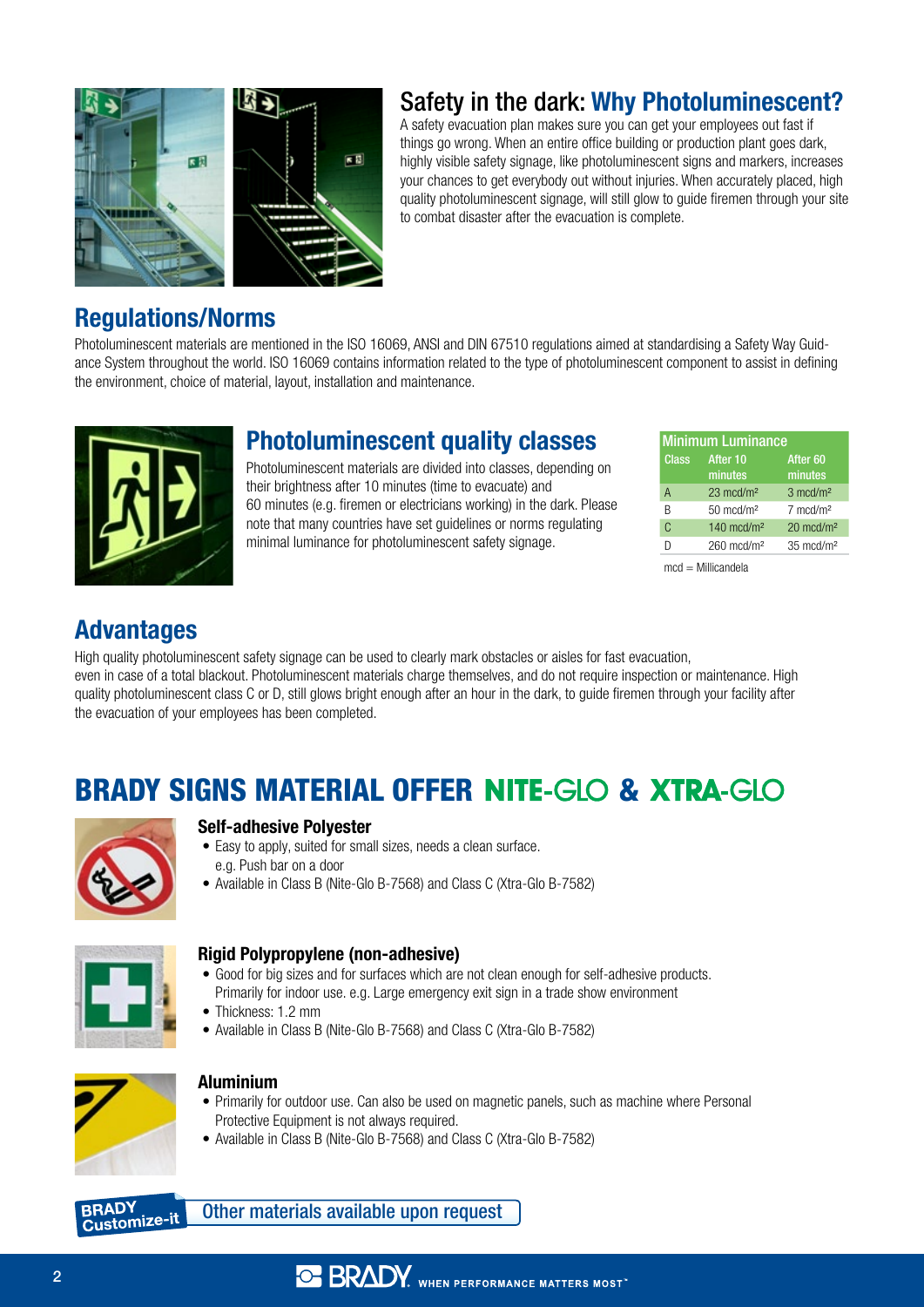### Photoluminescent Signs

You can order a photoluminescent safety sign showing a pictogram from the EN ISO 7010:2012 range or a sign with the text of your choice. As well as the EN ISO 7010:2012 signs, Brady will continue to offer safety signs with

text and pictograms in accordance with The Health & Safety Regulations.

Visit www.bradyeurope.com for the full range.





## Photoluminescent Area Marking

### 3 levels of photoluminescent application Low Location Lighting – Area Marking

Well placed photoluminescent safety signage covers 3 heights in any hallway, production floor, open office or large area.

- Floor level signage shows your employees the way out in case of a smoke build up, or fire. It is attached to the floor or the wall, but no higher than 40 cm.
- Intermediate height signage is placed between 1.2 m and 1.5 m. These signs contain more information and are placed at a convenient height for people to read.
- High signage, placed higher than 1.8 m, makes sure your employees can spot the nearest emergency exit or fire fighting equipment from a distance.

These photoluminescent marking tapes and shapes indicate danger zones, even in complete darkness. For more information, please check our Area Marking Brochure (EUR-M-423-EN).